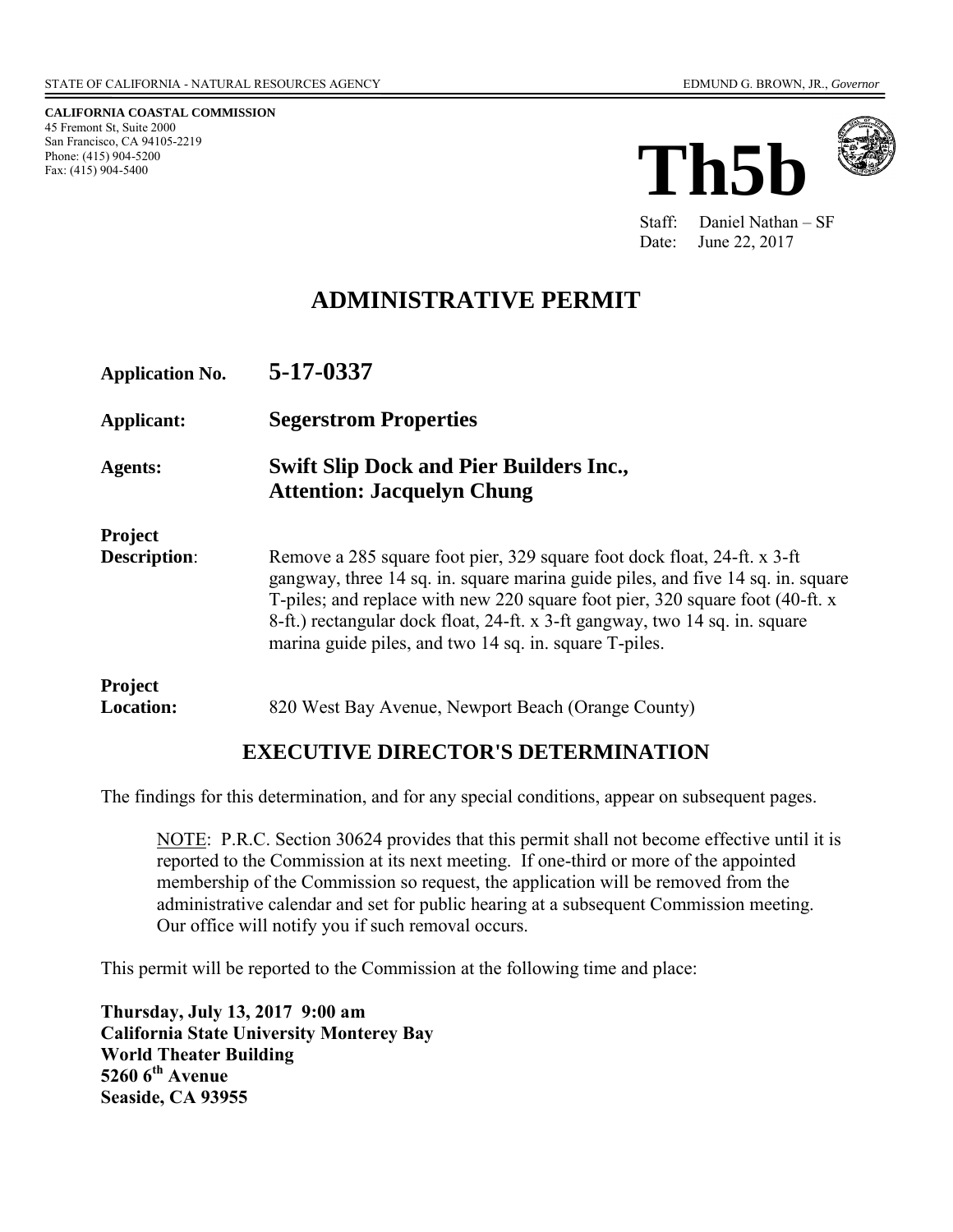#### IMPORTANT - Before you may proceed with development, the following must occur:

Pursuant to 14 Cal. Admin. Code Sections 13150(b) and 13158, you must sign the enclosed duplicate copy acknowledging the permit's receipt and accepting its contents, including all conditions, and return it to our office. Following the Commission's meeting, and once we have received the signed acknowledgement and evidence of compliance with all special conditions, we will send you a Notice of Administrative Permit Effectiveness.

#### **BEFORE YOU CAN OBTAIN ANY LOCAL PERMITS AND PROCEED WITH DEVELOPMENT, YOU MUST HAVE RECEIVED BOTH YOUR ADMINISTRATIVE PERMIT AND THE NOTICE OF PERMIT EFFECTIVENESS FROM THIS OFFICE.**

 JOHN AINSWORTH Executive Director

 By: Daniel Nathan Title: Coastal Program Analyst

# **STANDARD CONDITIONS**

This permit is granted subject to the following standard conditions:

- 1. **Notice of Receipt and Acknowledgment.** The permit is not valid and development shall not commence until a copy of the permit, signed by the permittee or authorized agent, acknowledging receipt of the permit and acceptance of the terms and conditions, is returned to the Commission office.
- 2. **Expiration.** If development has not commenced, the permit will expire two years from the date the Commission voted on the application. Development shall be pursued in a diligent manner and completed in a reasonable period of time. Application for extension of the permit must be made prior to the expiration date.
- 3. **Interpretation.** Any questions of intent or interpretation of any term or condition will be resolved by the Executive Director or the Commission.
- 4. **Assignment.** The permit may be assigned to any qualified person, provided assignee files with the Commission an affidavit accepting all terms and conditions of the permit.
- 5. **Terms and Conditions Run with the Land.** These terms and conditions shall be perpetual, and it is the intention of the Commission and the permittee to bind all future owners and possessors of the subject property to the terms and conditions.

### **SPECIAL CONDITIONS: SEE PAGES FIVE THROUGH EIGHT.**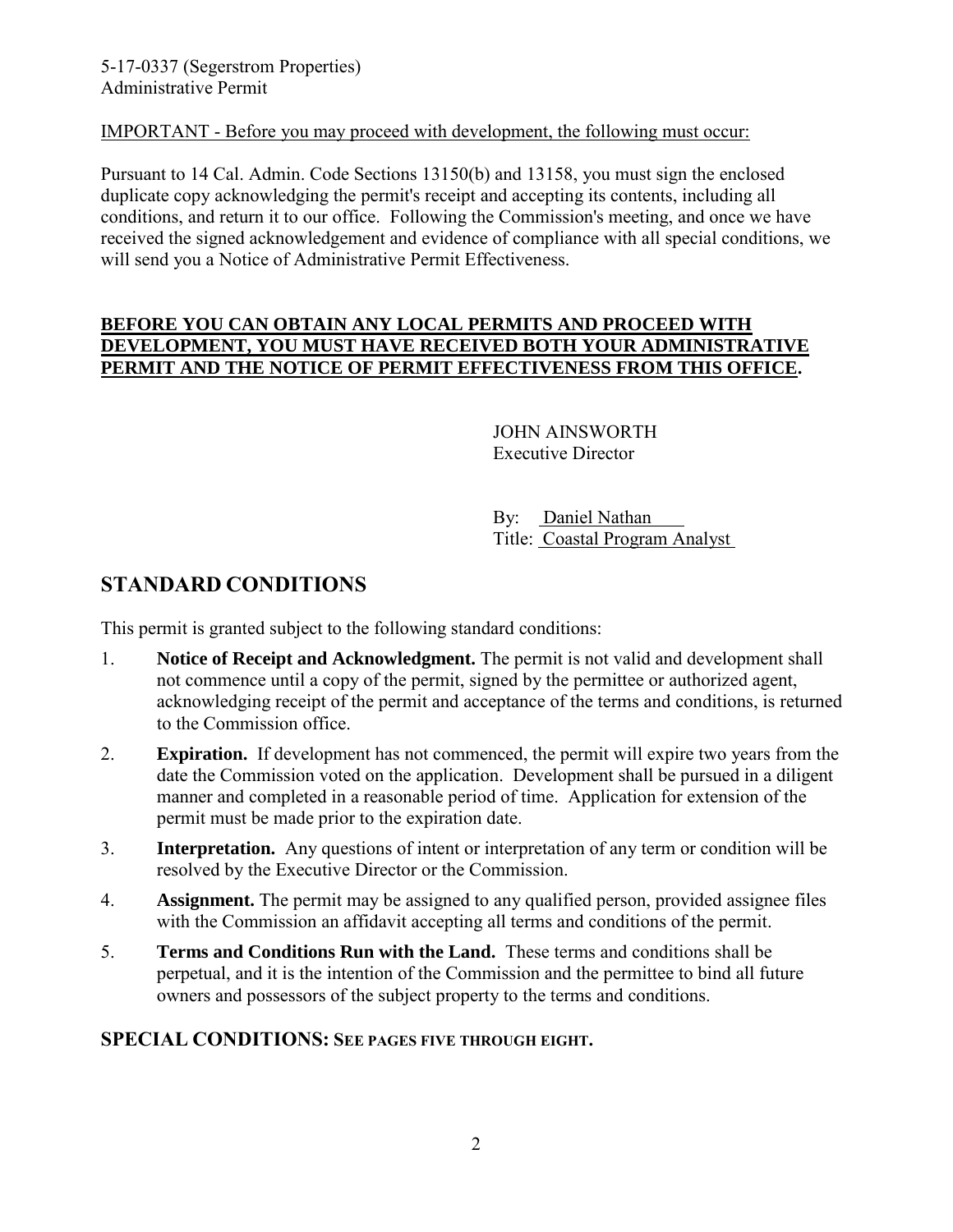# **EXECUTIVE DIRECTOR'S DETERMINATION (continued):**

The Executive Director hereby determines that the proposed development is a category of development, which, pursuant to PRC Section 30624, qualifies for approval by the Executive Director through the issuance of an Administrative Permit. Subject to Standard and Special Conditions as attached, said development is in conformity with the provisions of Chapter 3 of the Coastal Act of 1976 and will not have any significant impacts on the environment within the meaning of the California Environmental Quality Act. If located between the nearest public road and the sea, this development is in conformity with the public access and public recreation policies of Chapter 3.

# **FINDINGS FOR EXECUTIVE DIRECTOR'S DETERMINATION**

### **A. PROJECT DESCRIPTION**

The proposed project involves the removal of a 329 square foot U-shaped dock float and the installation of a new 320 square foot (40-ft. x 8-ft.) rectangular dock float to accommodate the berthing of a larger vessel. A 285 square foot pier, 24-ft. x 3-ft gangway, three 14 sq. in. square concrete marina guide piles, and five 14 sq. in. square concrete T-piles will also be removed and replaced with a 220 square foot pier, 24-ft. x 3-ft gangway, two 14 sq. in. square concrete marina guide piles, and two 14 sq. in. square concrete T-piles (**[Exhibit No. 1](https://documents.coastal.ca.gov/reports/2017/7/th5b/th5b-7-2017-exhibits.pdf)**). The new dock system will result in a decrease of approximately 74 sq. ft. of water coverage.

The bayfront site is a developed residential property with a private dock located at 820 West Bay Avenue in the City of Newport Beach, Orange County (**[Exhibit No. 2](https://documents.coastal.ca.gov/reports/2017/7/th5b/th5b-7-2017-exhibits.pdf)**). Under the City's Land Use Plan, the site is designated as Single Unit Residential Detached (RSD-C), which allows for a range of detached single family residential dwelling units on single legal lots and does not include condominiums and cooperative housing. The proposed dock system will not extend farther than its current bayward extension of 80 feet from the bulkhead. The proposed dock is also located entirely on public tidelands that are under the jurisdiction of the City of Newport Beach and not the County of Orange. Thus a "Newport Tidelands Encroachment Permit" from the County of Orange is not required. Since the City does not issue encroachment permits for private residential docks, an encroachment permit from the City is not required either, although the applicant has received its Harbor Permit/Approval in Concept from the City's Harbor Resources Division. This situation is similar to the docks in the adjacent area and is consistent with past Commission issued permits.

The project is being constructed on public tidelands and/or within an area subject to public trust doctrine. There is no direct public pedestrian access to public tidelands through the residential property as it is a private residential property with a private dock. Lateral public access may be available during low tide from the 9<sup>th</sup> Street access point approximately 85 ft. to the west of the subject site and approximately 245 ft. to the west of the subject site at the Bay Avenue public beach. However, the proposed project, with its raised pier, will not create any new adverse impacts to public access. In order to preserve and maintain access to the public tidelands, **[Special Condition](#page-7-0)  [No. 4](#page-7-0)** is imposed stating that the approval of a coastal development permit for the project does not waive any public rights or interest that exist or may exist on the property.

The site has been surveyed by Dive Works for eelgrass and no eelgrass was discovered in the project area. The eelgrass survey took place on March 10, 2017, within the requisite active growth phase surveying period (typically March through October) required by the City of Newport Beach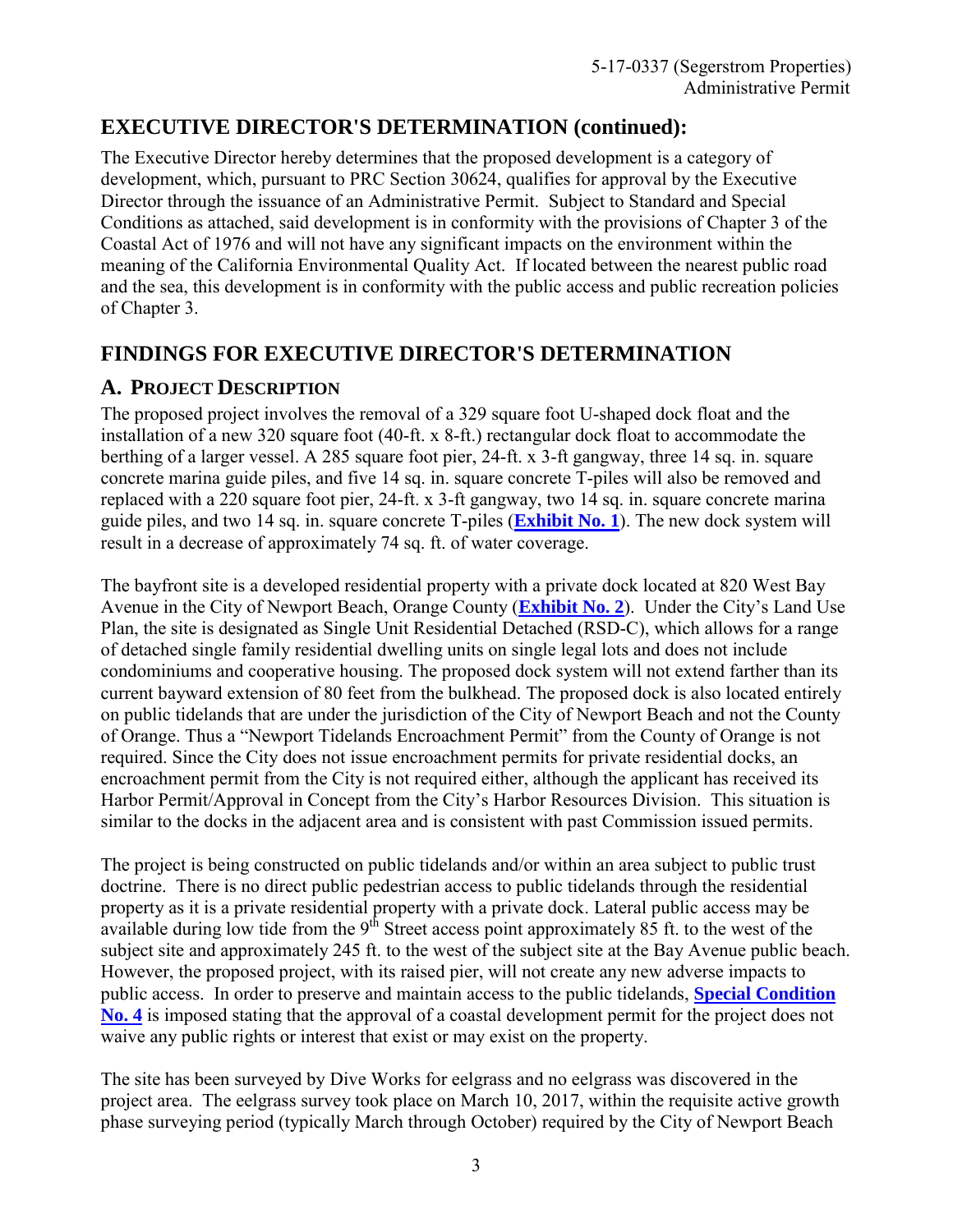#### 5-17-0337 (Segerstrom Properties) Administrative Permit

Harbor Resources Division. Eelgrass surveys completed during the active growth phase of eelgrass are valid for 60-days with the exception of surveys completed in August-October, which shall be valid until the resumption of the next active growth phase (i.e., the following March). Since the eelgrass survey took place more than 60 days ago and because the project is agendized for the July 2017 Coastal Commission Hearing, the existing eelgrass survey is no longer valid. Therefore, a subsequent eelgrass survey will be required prior to beginning any construction. A pre-construction *Caulerpa taxifolia* survey was also completed by Dive Works on March 10, 2017, as required by the City of Newport Beach Harbor Resources Division. No *Caulerpa taxifolia* was discovered in the project area. *Caulerpa taxifolia* surveys are valid for 90 days. However, since the project is agendized for the July 2017 Coastal Commission Hearing, the *Caulerpa taxifolia* survey would not continue to be valid since 90-days have passed since the survey was completed. Thus, an up-to-date *Caulerpa taxifolia* survey must be conducted prior to commencement of the project. Therefore, the Commission imposes **[Special Conditions No. 2](#page-6-0)** and **[No. 3](#page-7-1)**, which identifies the procedures necessary to be completed prior to beginning any construction. Also, if any *Caulerpa taxifolia* is found on the project site, **[Special Conditions No. 3](#page-7-1)** also identifies the procedures necessary to be completed prior to beginning any construction.

The storage or placement of construction material, debris, or waste in a location where it could be discharged into coastal waters would result in an adverse effect on the marine environment. The applicant has applied for a permit from the Regional Water Quality Control Board (RWQCB) and the U.S. Army Corps of Engineers (USACE) and the USACE permit is pending coastal development permit approval. To ensure that all impacts (pre- and post- construction) to water quality are minimized, however, and to reduce the potential for construction related impacts on water quality, the Commission imposes **[Special Condition No. 1](#page-4-0)**, which requires, but is not limited to, appropriate storage and handling of construction equipment and materials to minimize the potential of pollutants to enter coastal waters; and the continued use and maintenance of post construction BMPs.

### **Local Government Approvals**

The proposed development is located seaward of the mean high tide and is within the Commission's original permit jurisdiction. The standard of review for development within the Commission's original permit jurisdiction is Chapter 3 of the Coastal Act. The City's certified LCP is advisory in nature and may provide guidance for development.

## **B. MARINE RESOURCES**

The proposed project and its associated structures are an allowable and encouraged marine related use. The project design includes the minimum sized pilings and the minimum number of pilings necessary for structural stability. There are no feasible less environmentally damaging alternatives available. As conditioned, the project will not significantly adversely impact eelgrass beds and will not contribute to the dispersal of the invasive aquatic algae, *Caulerpa taxifolia*. Further, as proposed and conditioned, the project, which is to be used for recreational boating purposes, conforms to Sections 30224 and 30233 of the Coastal Act.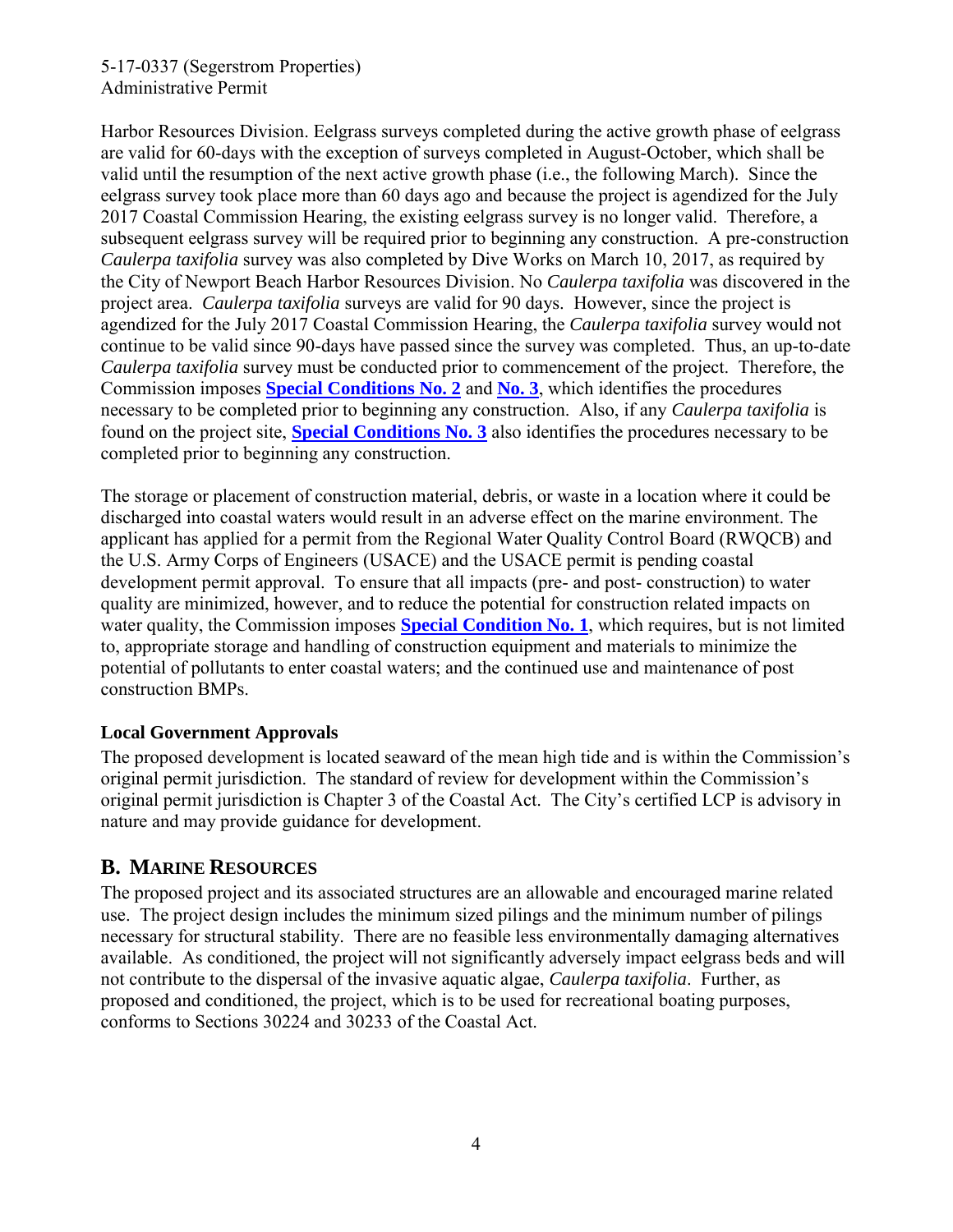# **C. WATER QUALITY**

The proposed work will be occurring on, within, or adjacent to coastal waters. The storage or placement of construction material, debris, or waste in a location where it could be discharged into coastal waters would result in an adverse effect on the marine environment. To reduce the potential for construction related impacts on water quality, the Commission imposes special conditions requiring, but not limited to, the appropriate storage and handling of construction equipment and materials to minimize the potential of pollutants to enter coastal waters. To reduce the potential for post-construction impacts to water quality the Commission requires the continued use and maintenance of post construction BMPs. As conditioned, the Commission finds that the development conforms to Sections 30230 and 30231 of the Coastal Act.

# **D. LOCAL COASTAL PROGRAM (LCP)**

The City of Newport Beach LCP was effectively certified on January 13, 2017. The proposed development is located seaward of the mean high tide and is within the Commission's original permit jurisdiction. The standard of review for development within the Commission's original permit jurisdiction is Chapter 3 of the Coastal Act. The City's certified LCP is advisory in nature and may provide guidance for development. As conditioned, the proposed development is consistent with the Chapter 3 policies of the Coastal Act.

# **E. CALIFORNIA ENVIRONMENTAL QUALITY ACT (CEQA)**

As conditioned, there are no feasible alternatives or additional feasible mitigation measures available that would substantially lessen any significant adverse effect that the activity may have on the environment. Therefore, the Commission finds that the proposed project, as conditioned to mitigate the identified impacts, is the least environmentally damaging feasible alternative and can be found consistent with the requirements of the Coastal Act to conform to CEQA.

# **SPECIAL CONDITIONS**

This permit is granted subject to the following special conditions:

### <span id="page-4-0"></span>**1. Water Quality**

- A. Construction Responsibilities and Debris Removal
	- (1) No demolition or construction materials, equipment, debris, or waste shall be placed or stored where it may enter sensitive habitat, receiving waters or a storm drain, or be subject to wave, wind, rain or tidal erosion and dispersion;
	- (2) Any and all debris resulting from demolition or construction activities, and any remaining construction material, shall be removed from the project site within 24 hours of completion of the project;
	- (3) Demolition or construction debris and sediment shall be removed from work areas each day that demolition or construction occurs to prevent the accumulation of sediment and other debris that may be discharged into coastal waters;
	- (4) Machinery or construction materials not essential for project improvements will not be allowed at any time in the intertidal zone;
	- (5) If turbid conditions are generated during construction a silt curtain will be utilized to control turbidity;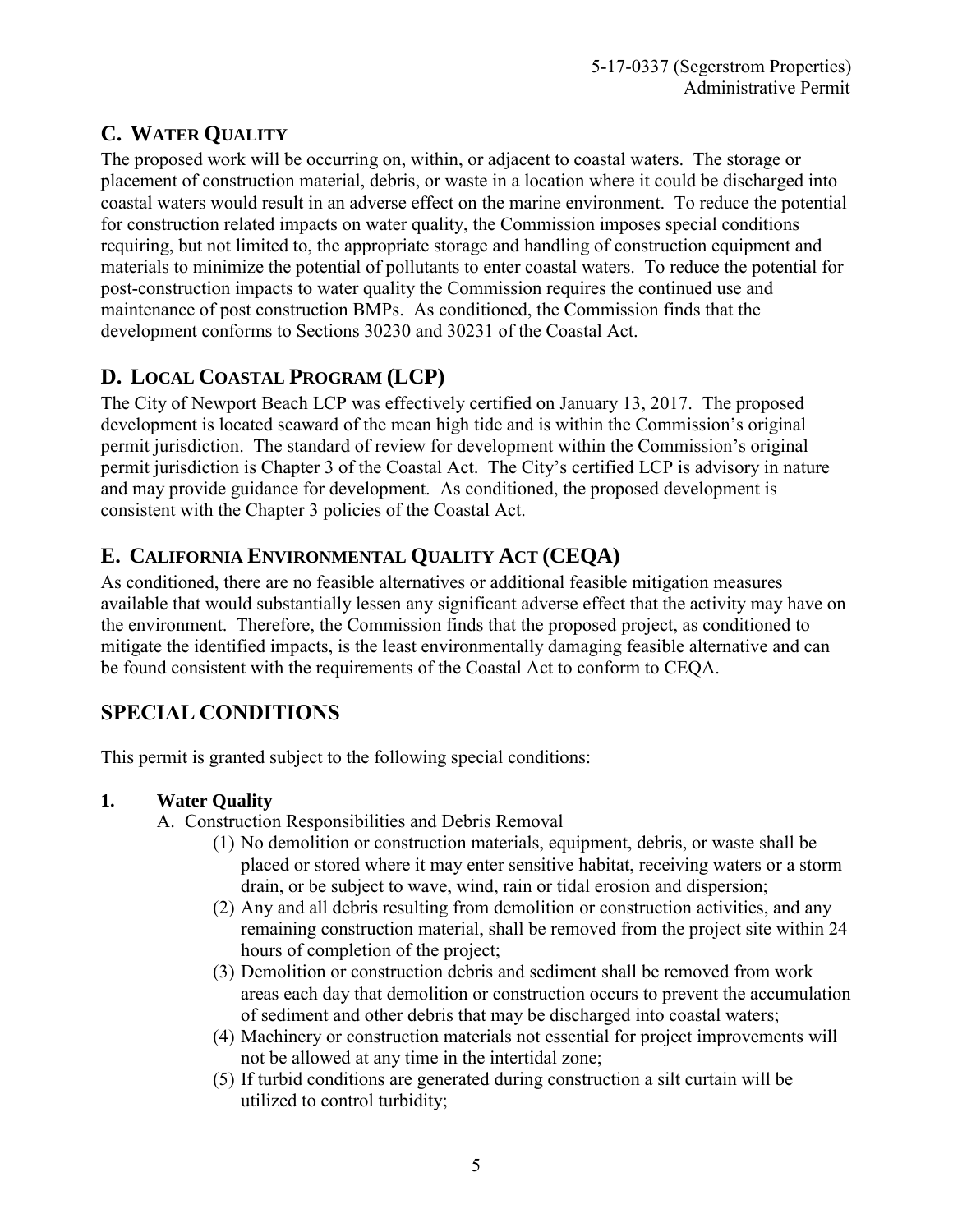- (6) Floating booms will be used to contain debris discharged into coastal waters and any debris discharged will be removed as soon as possible but no later than the end of each day;
- (7) Non buoyant debris discharged into coastal waters will be recovered by divers as soon as possible after loss;
- (8) All trash and debris shall be disposed in the proper trash and recycling receptacles at the end of every construction day;
- (9) The applicant shall provide adequate disposal facilities for solid waste, including excess concrete, produced during demolition or construction;
- (10) Debris shall be disposed of at a legal disposal site or recycled at a recycling facility. If the disposal site is located in the coastal zone, a coastal development permit or an amendment to this permit shall be required before disposal can take place unless the Executive Director determines that no amendment or new permit is legally required;
- (11) All stock piles and construction materials shall be covered, enclosed on all sides, shall be located as far away as possible from drain inlets and any waterway, and shall not be stored in contact with the soil;
- (12) Machinery and equipment shall be maintained and washed in confined areas specifically designed to control runoff. Thinners or solvents shall not be discharged into sanitary or storm sewer systems;
- (13) The discharge of any hazardous materials into any receiving waters shall be prohibited;
- (14) Spill prevention and control measures shall be implemented to ensure the proper handling and storage of petroleum products and other construction materials. Measures shall include a designated fueling and vehicle maintenance area with appropriate berms and protection to prevent any spillage of gasoline or related petroleum products or contact with runoff. The area shall be located as far away from the receiving waters and storm drain inlets as possible;
- (15) Best Management Practices (BMPs) and Good Housekeeping Practices (GHPs) designed to prevent spillage and/or runoff of demolition or construction-related materials, and to contain sediment or contaminants associated with demolition or construction activity, shall be implemented prior to the on-set of such activity; and
- (16) All BMPs shall be maintained in a functional condition throughout the duration of construction activity.

B. Best Management Practices Program

By acceptance of this permit the applicant agrees that the long-term water-borne berthing of boat(s) in the approved dock and/or boat slip will be managed in a manner that protects water quality pursuant to the implementation of the following BMPs.

- (1) Boat Cleaning and Maintenance Measures:
	- a. In-water top-side and bottom-side boat cleaning shall minimize the discharge of soaps, paints, and debris;
	- b. In-the-water hull scraping or any process that occurs under water that results in the removal of paint from boat hulls shall be prohibited. Only detergents and cleaning components that are designated by the manufacturer as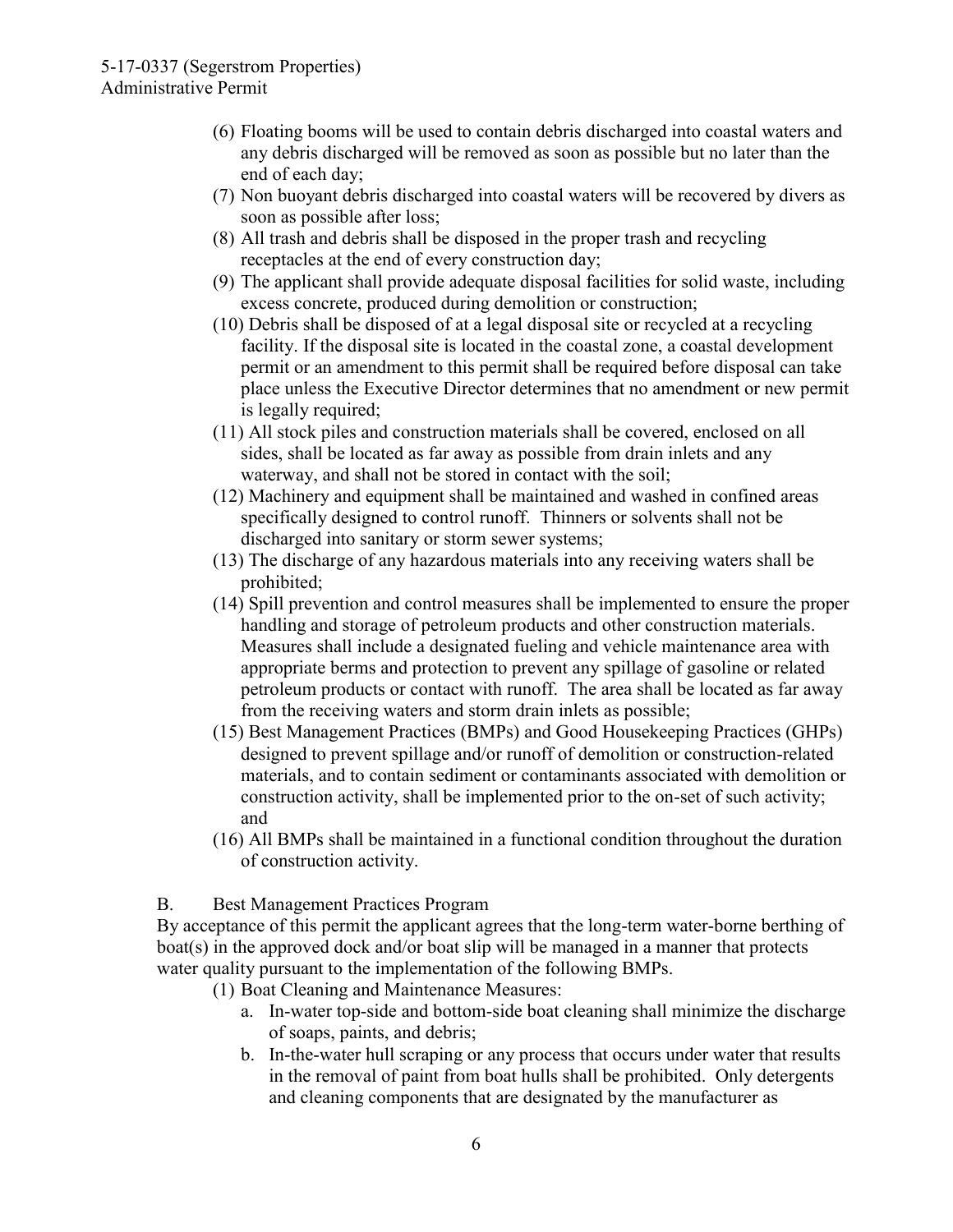phosphate-free and biodegradable shall be used, and the amounts used minimized; and

- c. The applicant shall minimize the use of detergents and boat cleaning and maintenance products containing ammonia, sodium hypochlorite, chlorinated solvents, petroleum distillates or lye.
- (2) Solid and Liquid Waste Management Measures:
	- a. All trash, recyclables, and hazardous wastes or potential water contaminants, including old gasoline or gasoline with water, absorbent materials, oily rags, lead acid batteries, anti-freeze, waste diesel, kerosene and mineral spirits will be disposed of in a proper manner and will not at any time be disposed of in the water or gutter.
- (3) Petroleum Control Management Measures:
	- a. Boaters will practice preventive engine maintenance and will use oil absorbents in the bilge and under the engine to prevent oil and fuel discharges. Oil absorbent materials shall be examined at least once a year and replaced as necessary. Used oil absorbents are hazardous waste in California. Used oil absorbents must therefore be disposed in accordance with hazardous waste disposal regulations. The boaters will regularly inspect and maintain engines, seals, gaskets, lines and hoses in order to prevent oil and fuel spills. The use of soaps that can be discharged by bilge pumps is prohibited;
	- b. If the bilge needs more extensive cleaning (e.g., due to spills of engine fuels, lubricants or other liquid materials), the boaters will use a bilge pump-out facility or steam cleaning services that recover and properly dispose or recycle all contaminated liquids; and
	- c. Bilge cleaners which contain detergents or emulsifiers will not be used for bilge cleaning since they may be discharged to surface waters by the bilge pumps.

#### <span id="page-6-0"></span>**2. Eelgrass Survey(s)**

- A. Pre-Construction Eelgrass Survey. Pre-Construction Eelgrass Survey. A valid preconstruction eelgrass (*Zostera marina*) survey shall be completed during the period of active growth of eelgrass (typically March through October). The pre- construction survey shall be completed within 60 days before the start of construction. The survey shall be prepared in full compliance with the "California Eelgrass Mitigation Policy" dated October 2014 (except as modified by this special condition) adopted by the National Marine Fisheries Service and shall be prepared in consultation with the California Department of Fish and Wildlife. The applicant shall submit the eelgrass survey for the review and approval of the Executive Director within five (5) business days of completion of each eelgrass survey and in any event no later than fifteen (15) business days prior to commencement of any development. If the eelgrass survey identifies any eelgrass within the project area which would be impacted by the proposed project, the development shall require an amendment to this permit from the Coastal Commission or a new coastal development permit.
- B. Post-Construction Eelgrass Survey. If any eelgrass is identified in the project area by the survey required in subsection A of this condition above, within 30 days of completion of construction if completion of construction occurs within the active growth period, or within the first 30 days of the next active growth period following completion of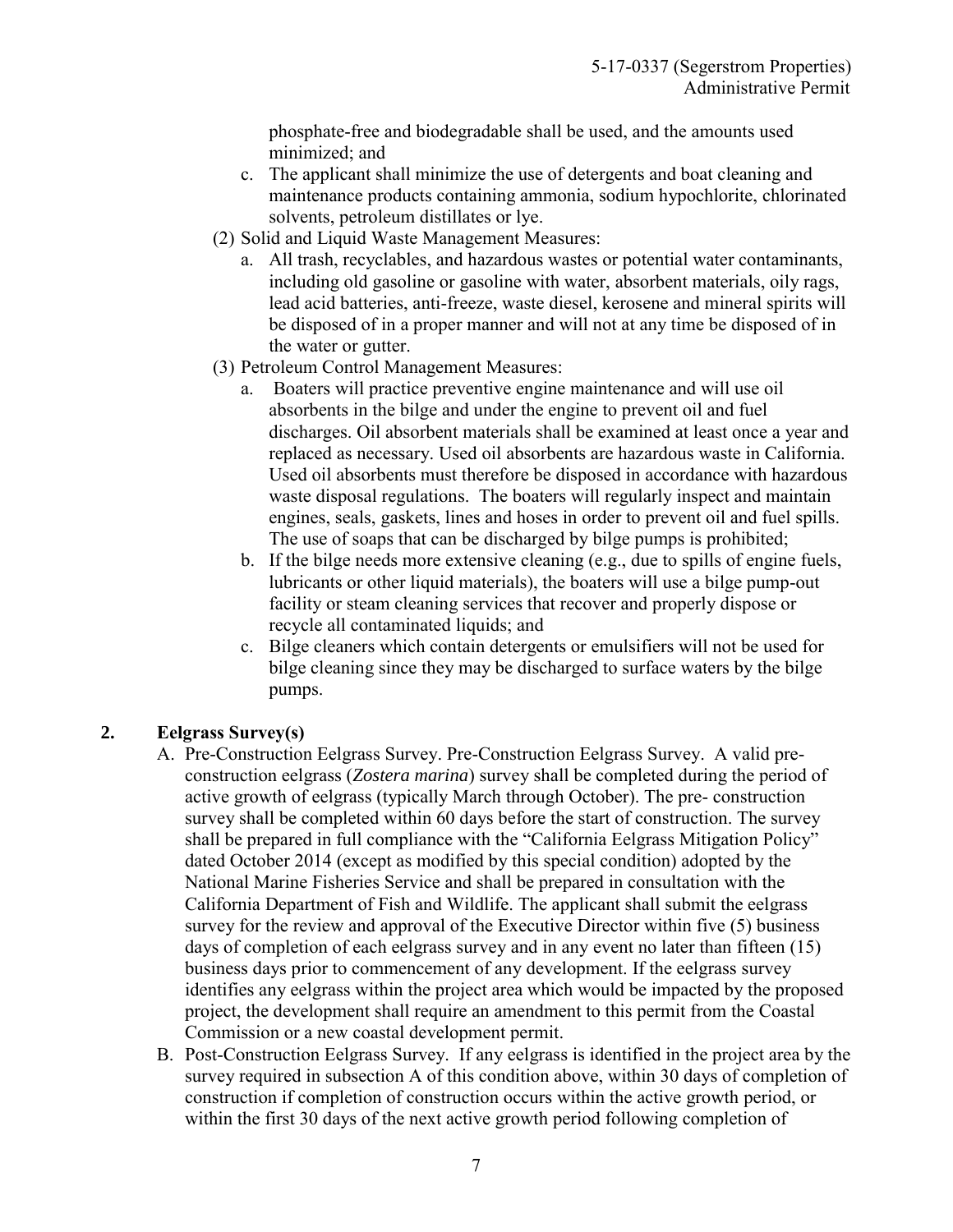construction that occurs outside of the active growth period, the applicant shall survey the project site to determine if any eelgrass was adversely impacted. The survey shall be prepared in full compliance with the "California Eelgrass Mitigation Policy" dated October 2014 (except as modified by this special condition) adopted by the National Marine Fisheries Service and shall be prepared in consultation with the California Department of Fish and Wildlife. The applicant shall submit the post-construction eelgrass survey for the review and approval of the Executive Director within thirty (30) days after completion of the survey. If any eelgrass has been impacted by project construction, the applicant shall replace the impacted eelgrass at a minimum 1.38:1 ratio on-site, or at another appropriate location subject to the approval of the Executive Director, in accordance with the California Eelgrass Mitigation Policy. Any exceptions to the required 1.38:1 mitigation ratio found within CEMP shall not apply. Implementation of mitigation shall require an amendment to this permit or a new coastal development permit unless the Executive Director determines that no amendment or new permit is legally required.

### <span id="page-7-1"></span>**3. Pre-construction** *Caulerpa Taxifolia* **Survey**

- A. Not earlier than 90 days nor later than 30 days prior to commencement or re-commencement of any development authorized under this coastal development permit (the "project"), the applicant shall undertake a survey of the project area and a buffer area at least 10 meters beyond the project area to determine the presence of the invasive alga *Caulerpa taxifolia*. The survey shall include a visual examination of the substrate.
- B. The survey protocol shall be prepared in consultation with the Regional Water Quality Control Board, the California Department of Fish and Wildlife, and the National Marine Fisheries Service.
- C. Within five (5) business days of completion of the survey, the applicant shall submit the survey:
	- (1) for the review and approval of the Executive Director; and
	- (2) to the Surveillance Subcommittee of the Southern California Caulerpa Action Team (SCCAT). The SCCAT Surveillance Subcommittee may be contacted through California Department of Fish & Wildlife (858/467-4218) National Marine Fisheries Service (562/980-4043).
- D. If *Caulerpa taxifolia* is found within the project or buffer areas, the applicant shall not proceed with the project until 1) the applicant provides evidence to the Executive Director, subject to concurrence by the Executive Director, that all *C. taxifolia* discovered within the project and buffer area has been eliminated in a manner that complies with all applicable governmental approval requirements, including but not limited to those of the California Coastal Act, or 2) the applicant has revised the project to avoid any contact with *C. taxifolia*. No revisions to the project shall occur without a Coastal Commission approved amendment to this coastal development permit unless the Executive Director determines that no amendment is legally required.

#### <span id="page-7-0"></span>**4. Public Rights**

The approval of this permit shall not constitute a waiver of any public rights that exist or may exist on the property. The permittee shall not use this permit as evidence of a waiver of any public rights that may exist on the property.